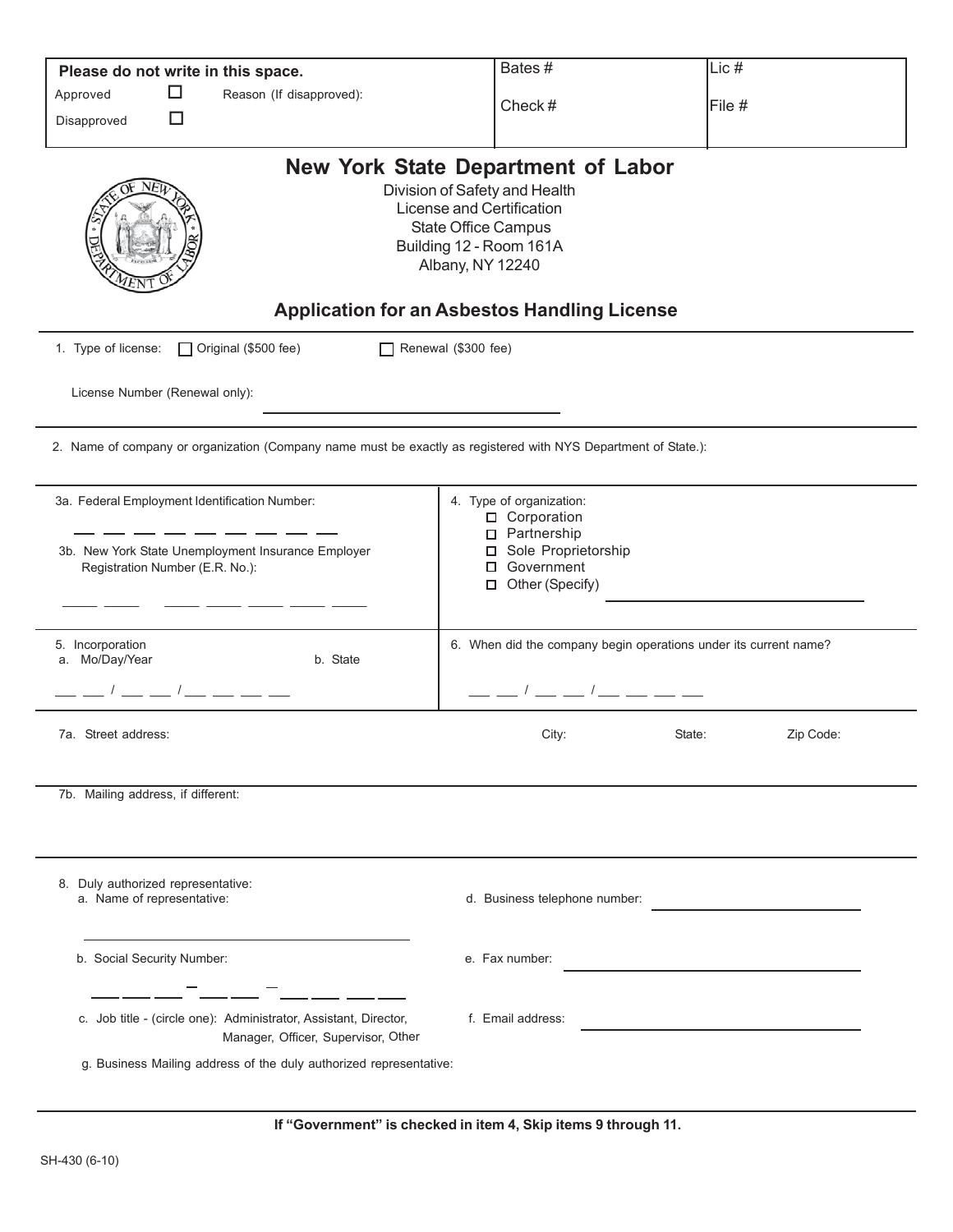9. List all owners, partners and shareholders who own **five percent or more** of the company and all officers and directors of the company (attach additional sheets if necessary).

| Name | Home address<br>(Street, City, State, Zip) | Soc. Sec. No. | Percent<br>ownership | Role- (select one)<br>Director, Officer, Owner<br>Partner, Shareholder, Other |
|------|--------------------------------------------|---------------|----------------------|-------------------------------------------------------------------------------|
|      |                                            |               |                      |                                                                               |

10. Is the company an affiliate of any other organization? Yes  $\Box$  No  $\Box$  If yes, list name(s) and address(es) of the organizations (attach additional sheets if necessary). Company name **FEIN** FEIN **Reserves** Address

| ____<br>__ |   | (Street, City, State, Zip) |  |  |          |  |  |
|------------|---|----------------------------|--|--|----------|--|--|
|            |   |                            |  |  |          |  |  |
|            |   |                            |  |  |          |  |  |
|            | . |                            |  |  | $\cdots$ |  |  |

11. List all owners, partners and shareholders who own **ten percent or more** of any affiliates and all officers and directors of such affiliates (attach additional sheets if necessary).

| Name | Home address<br>(Street, City, State, Zip) | Soc. Sec. No. | Percent<br>ownership | Role - (select one)<br>Director, Officer, Owner<br>Partner, Shareholder, Other |
|------|--------------------------------------------|---------------|----------------------|--------------------------------------------------------------------------------|
|------|--------------------------------------------|---------------|----------------------|--------------------------------------------------------------------------------|

12. Check at least one of the types of asbestos work to be performed:

**Note:** If you check abatement, answer Question 13. If you don't, you must complete Question 14.

- Abatement
- Management Planning
- **Project Design**
- Monitoring  $\Box$
- Inspection  $\Box$
- Air Monitoring  $\Box$
- $\Box$  Other (please explain)

13. Designated Supervisor: Name of Supervisor (if abatement is checked in question 12)

Signature of Supervisor (No co-signs or stamps):

Department of Labor Asbestos Certificate Number:

14. Affirmation statement: If abatement is not checked in question 12, place an **X** in the box to affirm the following statement.

> The firm's activities shall not include actual asbestos abatement operations during the period for which the license is valid.

Affirmed

Social Security Number: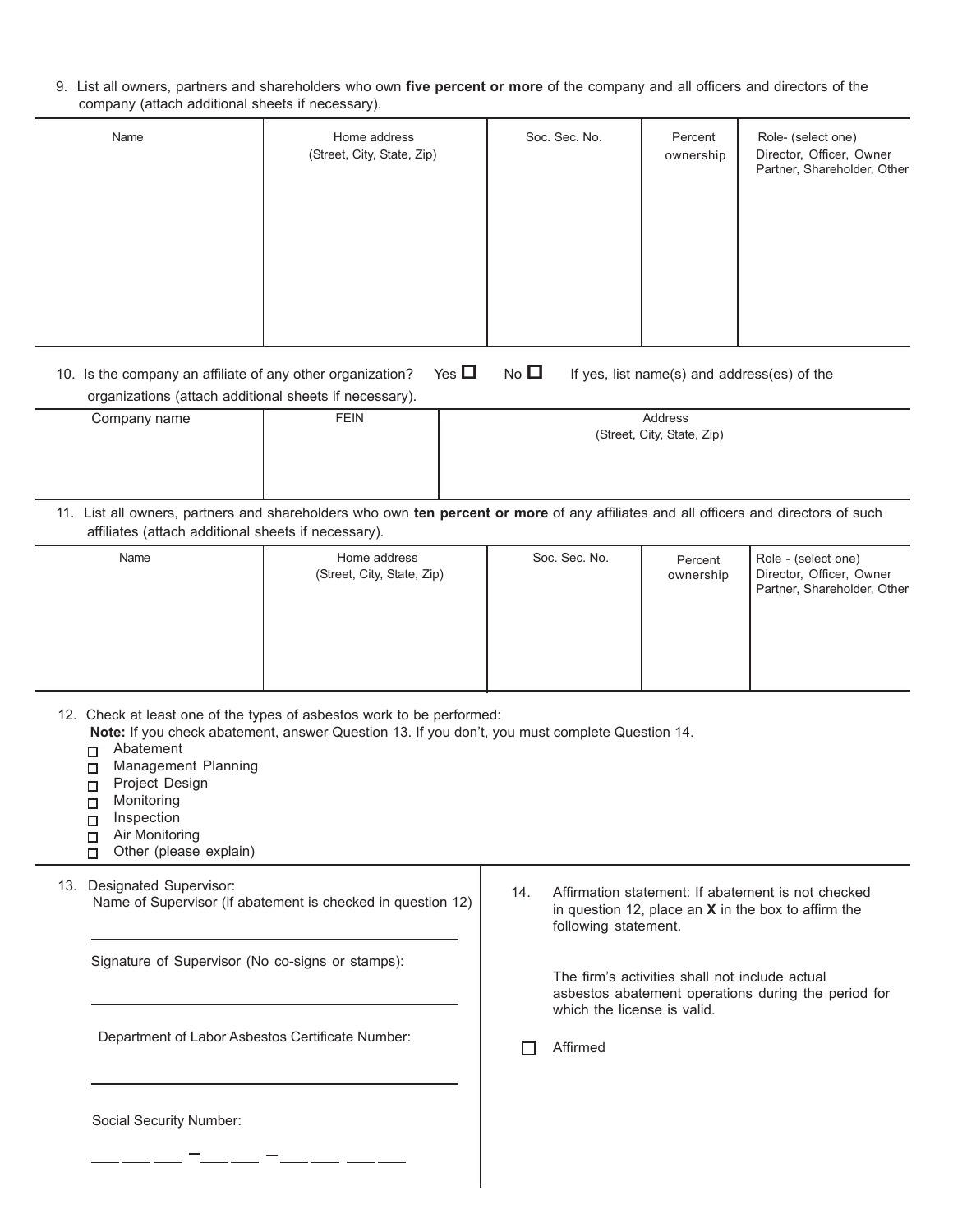## **15. Firm History**

# **You must answer either "Yes" or "No" to every question listed below. Provide details on a separate sheet.**

Have you the applicant, your authorized representative, the firm, any affiliate, any predecessor company or entity, owner of 5% or more of the firm's shares, director, officer, partner or proprietor been subject to any of the following (New applicants must provide previous 5 years and renewal applicants must provide for time since last application.):

| Yes<br>$\Box$ | No<br>□ | A conviction of a crime?                                                                                                                                                                                                    |
|---------------|---------|-----------------------------------------------------------------------------------------------------------------------------------------------------------------------------------------------------------------------------|
| $\Box$        | $\Box$  | A Notice of Violation and/or Order to Comply, an administrative hearing or proceeding, or a<br>determination involving a violation of the New York State Labor Law or any rule or regulation issued<br>under the Labor Law? |
| $\Box$        | $\Box$  | A citation, an administrative hearing or proceeding, or a determination involving a violation of Local<br>Laws 70 and 76, and the asbestos control program rules and regulations enforced by the City of<br>New York?       |
| □             | □       | Any violation of the Asbestos Training regulations (10NYCRR73) of the New York State Department<br>of Health?                                                                                                               |
|               |         | A violation of any federal, state or local                                                                                                                                                                                  |
| $\Box$        | □       | a. apprenticeship requirement?                                                                                                                                                                                              |
| $\Box$        | □       | b. health regulation or statute?                                                                                                                                                                                            |
| $\Box$        | □       | c. environmental regulation or statute?                                                                                                                                                                                     |
| $\Box$        | □       | d. education regulation or statute?                                                                                                                                                                                         |
| $\Box$        | □       | e. law or regulation governing pensions including Employee Retirement Income Security<br>Act (ERISA)?                                                                                                                       |
| $\Box$        | □       | f. law or regulation governing payment of prevailing wages including the Davis-Bacon Act?                                                                                                                                   |
| $\Box$        | □       | g. law or regulation governing wages and hours including the Fair Labor Standards Act<br>(FLSA)?                                                                                                                            |
| $\Box$        | $\Box$  | A citation, administrative hearing or proceeding for violation of a federal Occupational Safety and<br>Health Administrative (OSHA) standard?                                                                               |
| $\Box$        | П       | A federal or state suspension or debarment?                                                                                                                                                                                 |
| $\Box$        | П       | A prevailing wage or supplement payment violation?                                                                                                                                                                          |
| $\Box$        | П       | A nonrenewal, suspension or revocation of any business or professional license?                                                                                                                                             |
| $\Box$        | □       | A failure to submit any quarterly payroll reports (Form NYS-45) or failure to pay any liabilities due to<br>the New York State Unemployment Insurance Division.                                                             |

#### **16. Disability Insurance**

Disability Insurance is required in NYS if the applicant is a "covered employer," i.e., if one or more of the applicant's employees is employed in NYS for a least 30 days in any calendar year; the 30 days need not be consecutive. Covered employees must submit a copy of the Certificate of Disability Insurance (form DB-120.1) or Certificate of Disability Self Insurance (form # DB-155). Non-covered employers must submit a Certificate of Attestation of Exemption (CE-200) issued by the Worker Compensation Board.

Check one of the following:

\_\_\_\_ I have disability insurance coverage. (Submit form DB-120.1 or DB-155.)

I am exempt from disability insurance coverage. (Submit form CE-200.)

This license is for a NYS government entity, or governmental subdivision within NYS, or a public school.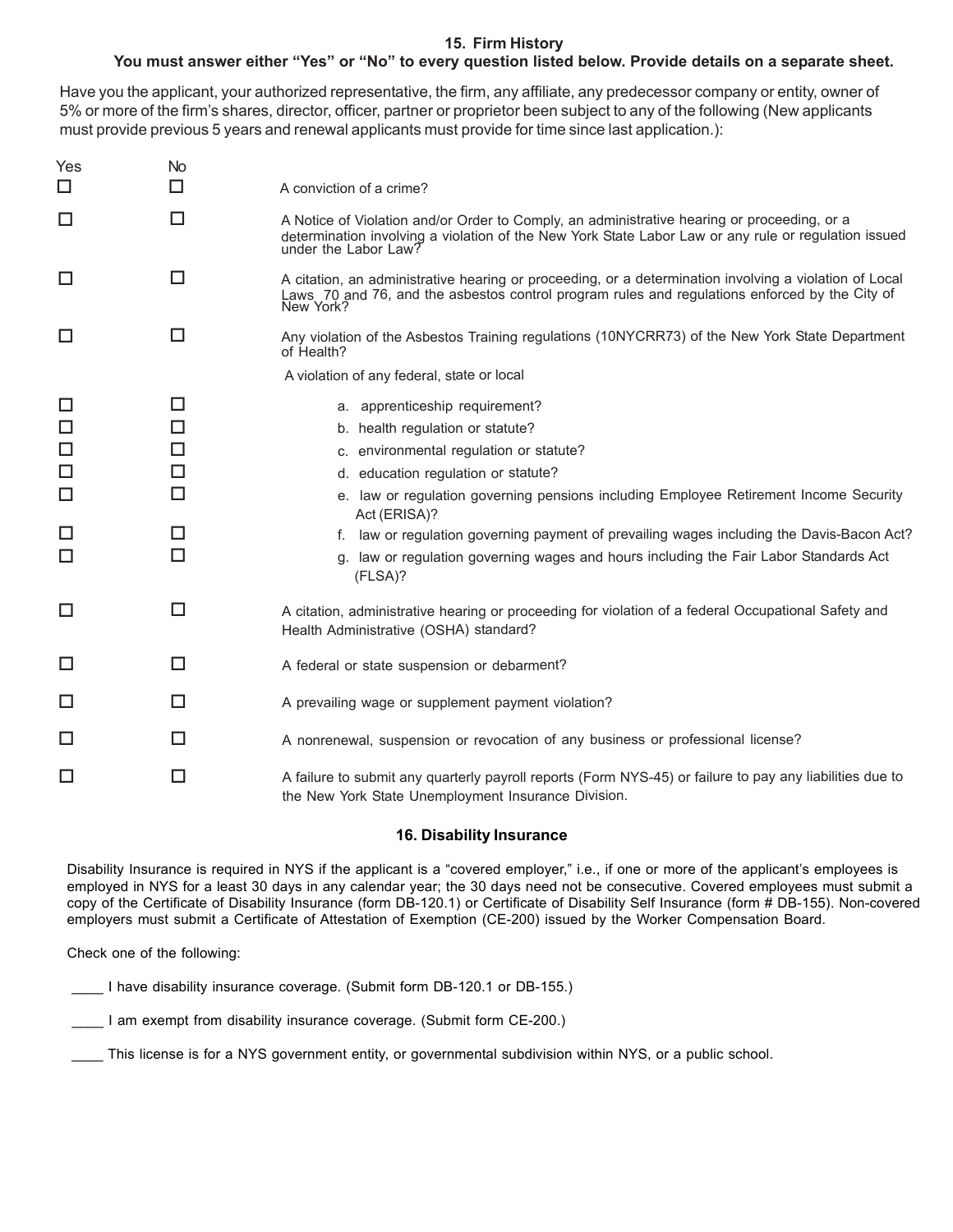#### **Acceptable forms of proof of Workers' Compensation Insurance**

- A) C-105.2: Certificate of Workers' Compensation Insurance
- B) CE-200: Certificate of Attestation of Exemption
- C) U-26.3: State Insurance Fund's version of C-105.2
- D) SI-12: Certificate of Workers' Compensation Self- Insurance
- E) GSI-12: Certificate of Group Workers' Compensation Self-Insurance
- F) GSI-105.2: Certificate of Participation in Workers Compensation Group Self-Insurance

Check one of the following:

# **17. Worker's Compensation Insurance**

You must provide proof that you have Workers' Compensation Insurance coverage or an exemption from such coverage (see list of acceptable forms in box at left). The New York State Department of Labor, License and Certification Unit, Building 12, Room 161A, State Campus, Albany, NY 12240 must be listed as a certificate holder. This certification may be obtained from the Workers' Compensation Board District Office nearest you.

If you need more information about insurance contact the Workers' Compensation Board, 180 Livingston Street, Brooklyn, NY 12248; (800) 877-1373, or www.wcb.state.ny.us.

I have worker compensation coverage and the compensation coverage is of the classification for the type of asbestos work to be conducted. (Submit form C-105.2, U-26.3, SI-12, GSI-12, or GSI-105.2.)

I currently have no worker compensation coverage because:

- I have no employees and do not intend to hire employees. (Submit form CE-200.)
- I have no employees at this time. (Submit CE-200.) When I do hire employees I will obtain worker compensation coverage classified for the asbestos work conducted and submit an update with the proof of coverage.
	- This license is for a NYS government entity.

## **18. Certification of Child Support Obligations (not required for corporations or government entities)**

| Are you under an obligation to pay child support? If yes, complete items #1 - #4 | Yes $\Box$ No $\Box$                                                                 |  |
|----------------------------------------------------------------------------------|--------------------------------------------------------------------------------------|--|
| 1. I am making payments in accordance with a plan agreed upon by the parties.    | Yes $\begin{pmatrix} 1 \\ 0 \end{pmatrix}$ No $\begin{pmatrix} 1 \\ 0 \end{pmatrix}$ |  |
| 2. I am four months or more behind in the payment of child support.              | Yes $\begin{pmatrix} 1 \\ 0 \end{pmatrix}$ No $\begin{pmatrix} 1 \\ 0 \end{pmatrix}$ |  |
| 3. My child support obligation is the subject of a pending court proceeding      | Yes $\begin{pmatrix} 1 \\ 0 \end{pmatrix}$ No $\begin{pmatrix} 1 \\ 0 \end{pmatrix}$ |  |
| 4. I am receiving public assistance or supplemental security income.             | Yes $\begin{pmatrix} 1 \\ 0 \end{pmatrix}$ No $\begin{pmatrix} 1 \\ 0 \end{pmatrix}$ |  |

**Note:** Any additional partner(s) in a partnership must complete form GO 1 Certificate of Child Support Obligations. To obtain the form go to www.labor.ny.gov, type GO 1 in the search box then click on GO 1 Appendix to a License.